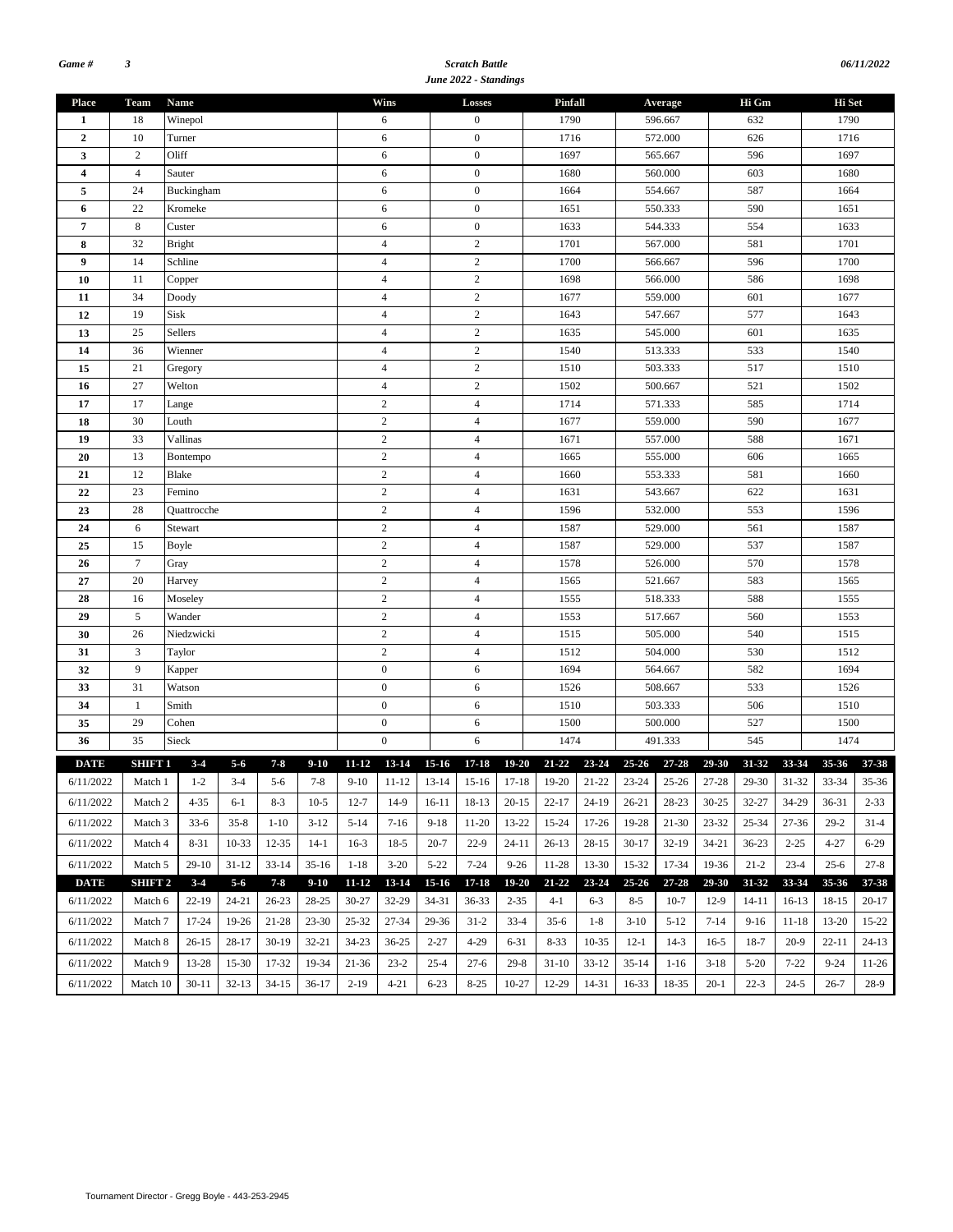*Game # 3*

*Scratch Battle 06/11/2022 June 2022 - Standings*

|                       |            | Hi Scratch Game - Team |                  | Hi Average - Men      |            | Hi Average - Women           |                  |  |  |  |
|-----------------------|------------|------------------------|------------------|-----------------------|------------|------------------------------|------------------|--|--|--|
|                       | Winepol    | 632                    |                  | Chris Kruger, Jr.     | 174.333    | Dani McClay                  | 148,000          |  |  |  |
|                       | Turner     | 626                    |                  | John DeAntoniis       | 172.000    | Abbey Schline                | 146.667          |  |  |  |
|                       | Femino     | 622                    |                  | Don Dove              | 171.667    | Melissa Mahoney              | 145.667          |  |  |  |
| Hi Game - Men         |            | Hi Set - Men           |                  | Larry Lipka           | 169.000    | <b>Felicity Doody</b>        | 140,000          |  |  |  |
| Chris Kruger, Jr.     | 221        | Chris Kruger, Jr.      | 523              | Rob Triplett, Jr.     | 167.667    | Lisa Huber                   | 132.667          |  |  |  |
| John DeAntoniis       | 210        | John DeAntoniis        | 516              | Wayne Lipka           | 162.667    | Stephanie Smith              | 132.000          |  |  |  |
| Rob Triplett, Jr.     | 195        | Don Dove               | 515              | Mark Klingelhofer     | 162.667    | Carrie Matheson              | 126.667          |  |  |  |
| Hi Game - Women       |            | Hi Set - Women         |                  | Colby DeAntoniis      | 158.333    | <b>Britney Burke</b>         | 126.000          |  |  |  |
| <b>Abbey Schline</b>  | 164        | Dani McClay            | 444              | <b>Bernie Hipkins</b> | 157.333    | Jill Manns                   | 124.667          |  |  |  |
| Dani McClay           | 160        | Abbey Schline          | 440              | Andy Gerhard          | 156.333    | <b>Kristy Penny</b>          | 124.000          |  |  |  |
| <b>Felicity Doody</b> | 159        | Melissa Mahoney        | 437              | Rob Barry             | 155.667    | Andrea Niedzwicki<br>124.000 |                  |  |  |  |
|                       |            |                        |                  | <b>Substitutes</b>    |            |                              |                  |  |  |  |
| Name                  | Ent<br>Gms | Pinfall<br>Avg.        | <b>Set</b><br>Gm | Name                  | Ent<br>Gms | Pinfall<br>Avg.              | <b>Set</b><br>Gm |  |  |  |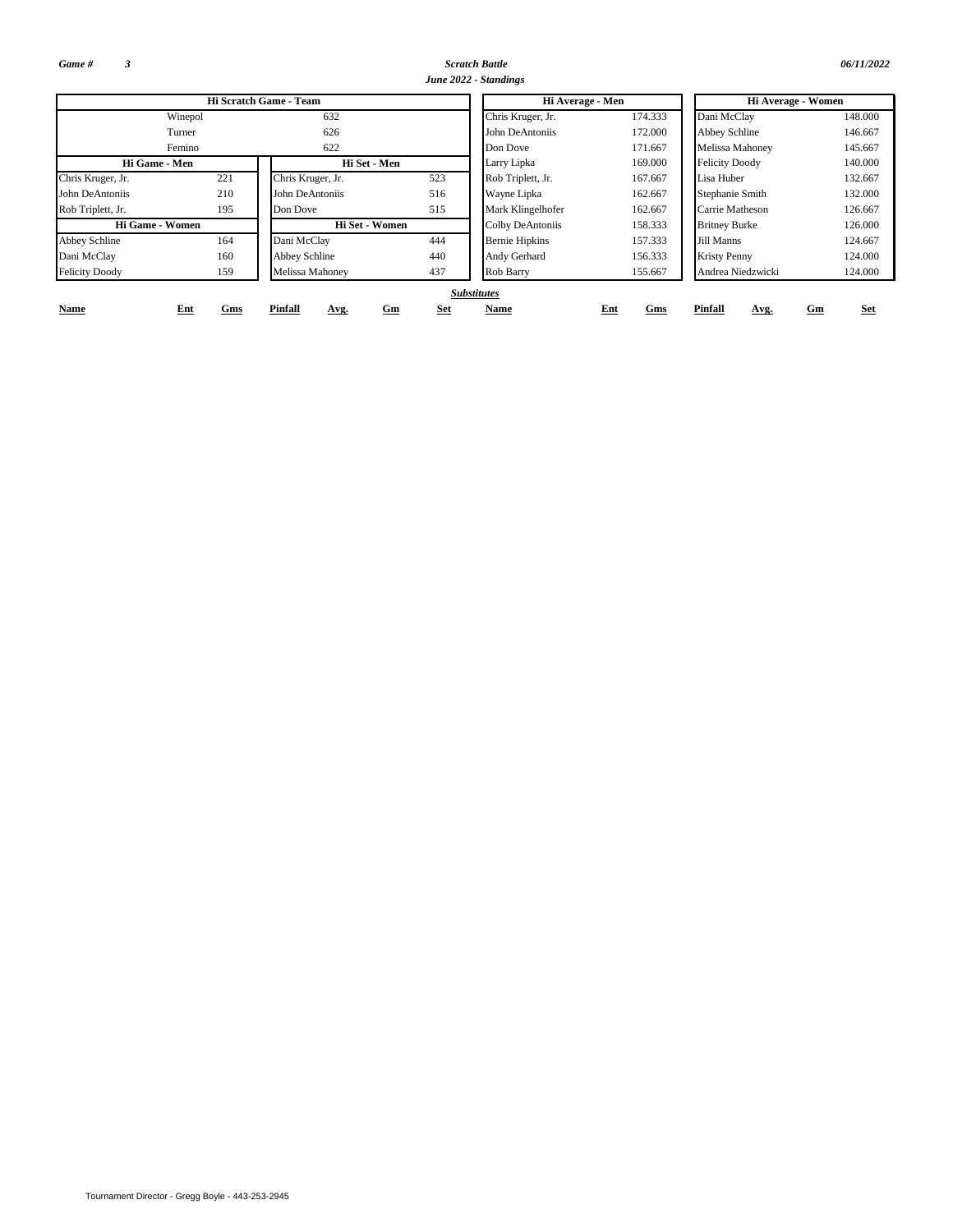## *Game # 3 Scratch Battle 6/11/2022*

*June 2022 - Statistics*

| $#1$ - Smith             | Ent |   | <b>Gms</b> Pinfall | Avg.    | Gm  | <b>Set</b> | $# 2 - Oliff$        | Ent |   | <b>Gms</b> Pinfall | Avg.    | Gm  | <b>Set</b> | $#3$ - Taylor          | Ent |                | <b>Gms</b> Pinfall | Avg.    | Gm  | <b>Set</b> |
|--------------------------|-----|---|--------------------|---------|-----|------------|----------------------|-----|---|--------------------|---------|-----|------------|------------------------|-----|----------------|--------------------|---------|-----|------------|
| Stephanie Smith          | 118 | 3 | 396                | 132.000 | 147 | 396        | <b>Brian Oliff</b>   | 131 | 3 | 403                | 134.333 | 138 | 403        | Mike Barnes            | 123 | 3              | 383                | 127.667 | 145 | 383        |
| John Wright              | 120 | 3 | 390                | 130.000 | 172 | 390        | John Beuchert        | 132 | 3 | 418                | 139.333 | 157 | 418        | <b>Bradley Taylor</b>  | 137 | 3              | 328                | 109.333 | 119 | 328        |
| Kenny Mittelstetter, III | 120 | 3 | 392                | 130.667 | 145 | 392        | Kevin Gibson         | 133 | 3 | 432                | 144.000 | 159 | 432        | Brian Banzhoff         | 138 | 3              | 382                | 127.333 | 131 | 382        |
| Pixie Brown              | 132 | 3 | 332                | 110.667 | 116 | 332        | Dani McClay          | 135 | 3 | 444                | 148.000 | 160 | 444        | Jeremy Wood            | 140 | 3              | 419                | 139.667 | 141 | 419        |
| #1 - Smith Total         | 490 |   |                    |         |     |            | #2 - Oliff Total     | 531 |   |                    |         |     |            | #3 - Taylor Total      | 538 |                |                    |         |     |            |
| #4 - Sauter              | Ent |   | <b>Gms</b> Pinfall | Avg.    | Gm  | <b>Set</b> | $# 5$ - Wander       | Ent |   | <b>Gms</b> Pinfall | Avg.    | Gm  | Set        | #6 - Stewart           | Ent |                | <b>Gms</b> Pinfall | Avg.    | Gm  | <b>Set</b> |
| Janet Sauter             | 127 | 3 | 336                | 112.000 | 128 | 336        | Josh Bull            | 111 | 3 | 348                | 116.000 | 140 | 348        | Carrie Matheson        | 124 | 3              | 380                | 126.667 | 134 | 380        |
| Steve Bull               | 135 | 3 | 428                | 142.667 | 164 | 428        | Dave Wander          | 132 | 3 | 375                | 125.000 | 132 | 375        | <b>Justin Stewart</b>  | 128 | 3              | 366                | 122.000 | 139 | 366        |
| Kevin Burke              | 136 | 3 | 409                | 136.333 | 177 | 409        | Greg Burdick         | 138 | 3 | 436                | 145.333 | 170 | 436        | Matt Anastasi          | 141 | 3              | 424                | 141.333 | 157 | 424        |
| Larry Lipka              | 136 | 3 | 507                | 169.000 | 193 | 507        | Scott Wolgamuth      | 145 | 3 | 394                | 131.333 | 145 | 394        | Chuck Paris            | 143 | 3              | 417                | 139.000 | 171 | 417        |
| #4 - Sauter Total        | 534 |   |                    |         |     |            | #5 - Wander Total    | 526 |   |                    |         |     |            | #6 - Stewart Total     | 536 |                |                    |         |     |            |
| #7 - Gray                | Ent |   | <b>Gms</b> Pinfall | Avg.    | Gm  | <b>Set</b> | #8 - Custer          | Ent |   | <b>Gms</b> Pinfall | Avg.    | Gm  | Set        | $# 9$ - Kapper         | Ent |                | <b>Gms</b> Pinfall | Avg.    | Gm  | Set        |
| <b>Chasity Gray</b>      | 126 | 3 | 354                | 118.000 | 128 | 354        | <b>Trevor Custer</b> | 103 | 3 | 358                | 119.333 | 134 | 358        | Jeff Kapper            | 130 | 3              | 405                | 135.000 | 153 | 405        |
| <b>Bobby Stockman</b>    | 132 | 3 | 422                | 140.667 | 181 | 422        | Zander Beddow        | 141 | 3 | 393                | 131.000 | 147 | 393        | Patrick Sortino        | 132 | 3              | 446                | 148.667 | 153 | 446        |
| Ray Keith                | 137 | 3 | 420                | 140.000 | 142 | 420        | Colton Gue           | 144 | 3 | 435                | 145.000 | 155 | 435        | Rob Barry              | 134 | 3              | 467                | 155.667 | 166 | 467        |
| Richie Hipkins           | 145 | 3 | 382                | 127.333 | 134 | 382        | Phil Dix             | 148 | 3 | 447                | 149.000 | 162 | 447        | <b>Bob Subock</b>      | 139 | 3              | 376                | 125.333 | 148 | 376        |
| #7 - Gray Total          | 540 |   |                    |         |     |            | #8 - Custer Total    | 536 |   |                    |         |     |            | #9 - Kapper Total      | 535 |                |                    |         |     |            |
| #10 - Turner             | Ent |   | <b>Gms</b> Pinfall | Avg.    | Gm  | <b>Set</b> | # $11$ - Copper      | Ent |   | <b>Gms</b> Pinfall | Avg.    | Gm  | <b>Set</b> | #12 - Blake            | Ent |                | <b>Gms</b> Pinfall | Avg.    | Gm  | <b>Set</b> |
| Logan Turner             | 112 | 3 | 437                | 145.667 | 179 | 437        | Mike Copper          | 117 | 3 | 380                | 126.667 | 148 | 380        | <b>Marty Barnes</b>    | 128 | 3              | 384                | 128.000 | 146 | 384        |
| <b>Steve Holtzner</b>    | 141 | 3 | 431                | 143.667 | 156 | 431        | Joe Elliott          | 123 | 3 | 402                | 134.000 | 139 | 402        | Isaac Blake            | 131 | 3              | 380                | 126.667 | 135 | 380        |
| Wayne Lipka              | 141 | 3 | 488                | 162.667 | 176 | 488        | Rob Triplett, Jr.    | 133 | 3 | 503                | 167.667 | 195 | 503        | Alex Barnes            | 136 | $\overline{3}$ | 381                | 127.000 | 128 | 381        |
| <b>Brian Vest</b>        | 146 | 3 | 360                | 120.000 | 139 | 360        | Mark Berends         | 143 | 3 | 413                | 137.667 | 152 | 413        | Don Dove               | 144 | 3              | 515                | 171.667 | 181 | 515        |
| #10 - Turner Total       | 540 |   |                    |         |     |            | #11 - Copper Total   | 516 |   |                    |         |     |            | #12 - Blake Total      | 539 |                |                    |         |     |            |
| #13 - Bontempo           | Ent |   | <b>Gms</b> Pinfall | Avg.    | Gm  | <b>Set</b> | #14 - Schline        | Ent |   | <b>Gms</b> Pinfall | Avg.    | Gm  | <b>Set</b> | #15 - Boyle            | Ent | Gms            | Pinfall            | Avg.    | Gm  | <b>Set</b> |
| Scott Bontempo           | 118 | 3 | 445                | 148.333 | 165 | 445        | Abbey Schline        | 130 | 3 | 440                | 146.667 | 164 | 440        | Gregg Boyle            | 127 | 3              | 373                | 124.333 | 140 | 373        |
| <b>Billy Koontz</b>      | 138 | 3 | 380                | 126.667 | 161 | 380        | <b>Britney Burke</b> | 130 | 3 | 378                | 126.000 | 131 | 378        | Mark Schwabline        | 131 | 3              | 412                | 137.333 | 144 | 412        |
| Rob Yowell               | 139 | 3 | 381                | 127.000 | 146 | 381        | Winnie Shriver, Jr.  | 139 | 3 | 460                | 153.333 | 165 | 460        | <b>Barry Schriefer</b> | 132 | 3              | 425                | 141.667 | 155 | 425        |
| John Huber               | 144 | 3 | 459                | 153.000 | 174 | 459        | Greg Schriefer       | 141 | 3 | 422                | 140.667 | 172 | 422        | <b>Tim Bosley</b>      | 150 | 3              | 377                | 125.667 | 133 | 377        |
| #13 - Bontempo Total     | 539 |   |                    |         |     |            | #14 - Schline Total  | 540 |   |                    |         |     |            | #15 - Boyle Total      | 540 |                |                    |         |     |            |
| #16 - Moseley            | Ent |   | <b>Gms</b> Pinfall | Avg.    | Gm  | <b>Set</b> | $#17$ - Lange        | Ent |   | <b>Gms</b> Pinfall | Avg.    | Gm  | <b>Set</b> | $#18$ - Winepol        | Ent |                | <b>Gms</b> Pinfall | Avg.    | Gm  | <b>Set</b> |
| <b>Tom Moseley</b>       | 121 | 3 | 368                | 122.667 | 143 | 368        | Donovan Lange        | 106 | 3 | 414                | 138.000 | 150 | 414        | Jonathon Winepol       | 97  | 3              | 379                | 126.333 | 139 | 379        |
| <b>Jason Arnett</b>      | 134 | 3 | 382                | 127.333 | 149 | 382        | Erik Pistorio        | 136 | 3 | 406                | 135.333 | 153 | 406        | <b>Walt Brooks</b>     | 142 | 3              | 420                | 140.000 | 143 | 420        |
| <b>Scott Mills</b>       | 137 | 3 | 375                | 125.000 | 138 | 375        | John Biederman       | 143 | 3 | 455                | 151.667 | 184 | 455        | Colby DeAntoniis       | 148 | 3              | 475                | 158.333 | 169 | 475        |
| Joe Ruthvin              | 141 | 3 | 430                | 143.333 | 158 | 430        | Matt Kruger          | 151 | 3 | 439                | 146.333 | 160 | 439        | John DeAntoniis        | 148 | 3              | 516                | 172.000 | 210 | 516        |
| #16 - Moseley Total      | 533 |   |                    |         |     |            | #17 - Lange Total    | 536 |   |                    |         |     |            | #18 - Winepol Total    | 535 |                |                    |         |     |            |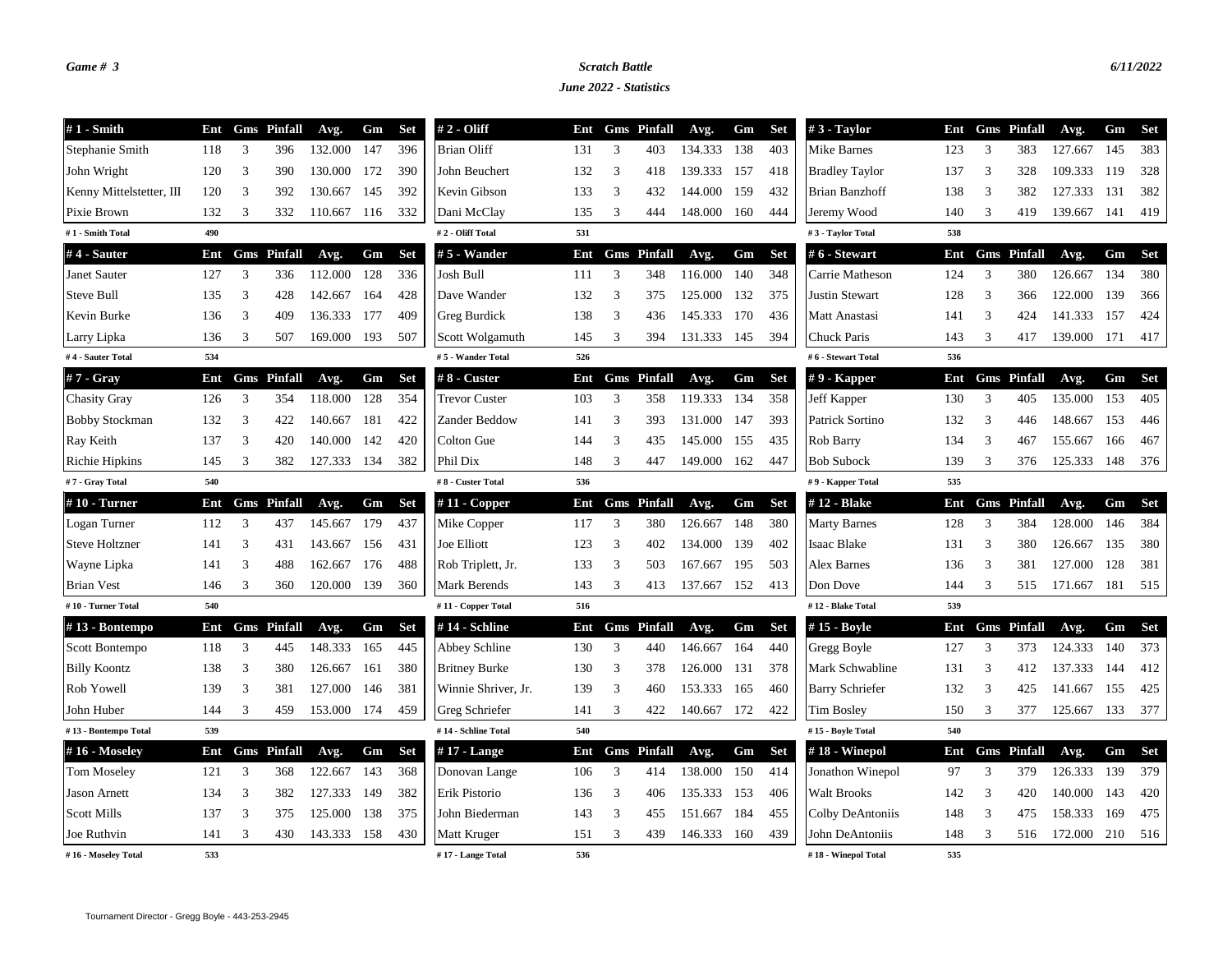## *Game # 3 Scratch Battle 6/11/2022*

*June 2022 - Statistics*

| #19 - Sisk               | Ent |   | <b>Gms</b> Pinfall | Avg.    | Gm  | Set        | $#20$ - Harvey         | Ent |   | <b>Gms</b> Pinfall | Avg.        | Gm  | Set        | $#21 - Gregory$        | Ent |   | <b>Gms</b> Pinfall | Avg.    | Gm    | <b>Set</b> |
|--------------------------|-----|---|--------------------|---------|-----|------------|------------------------|-----|---|--------------------|-------------|-----|------------|------------------------|-----|---|--------------------|---------|-------|------------|
| Mike Sisk                | 123 | 3 | 414                | 138.000 | 154 | 414        | <b>Thomas Harvey</b>   | 120 | 3 | 436                | 145.333     | 168 | 436        | Marcie Gregory         | 125 | 3 | 361                | 120.333 | 135   | 361        |
| Mike Bertoldi            | 130 | 3 | 407                | 135.667 | 154 | 407        | Matt Warehime          | 131 | 3 | 377                | 125.667     | 141 | 377        | Nick Harmel            | 127 | 3 | 398                | 132.667 | 157   | 398        |
| <b>Scott Mauk</b>        | 141 | 3 | 412                | 137.333 | 152 | 412        | Chuck Cook             | 137 | 3 | 388                | 129.333     | 141 | 388        | RJ Hodges              | 131 | 3 | 352                | 117.333 | 128   | 352        |
| <b>Steve Dryer</b>       | 144 | 3 | 410                | 136.667 | 150 | 410        | Brian Santuccio-Wever  | 143 | 3 | 364                | 121.333     | 133 | 364        | Chris Hook             | 141 | 3 | 399                | 133.000 | 143   | 399        |
| #19 - Sisk Total         | 538 |   |                    |         |     |            | #20 - Harvey Total     | 531 |   |                    |             |     |            | #21 - Gregory Total    | 524 |   |                    |         |       |            |
| #22 - Kromeke            | Ent |   | <b>Gms</b> Pinfall | Avg.    | Gm  | <b>Set</b> | # 23 - Femino          | Ent |   | <b>Gms</b> Pinfall | Avg.        | Gm  | <b>Set</b> | #24 - Buckingham       | Ent |   | <b>Gms</b> Pinfall | Avg.    | Gm    | <b>Set</b> |
| Sean Kromeke             | 121 | 3 | 337                | 112.333 | 132 | 337        | Mia Femino             | 116 | 3 | 338                | 112.667     | 124 | 338        | Nick Green             | 112 | 3 | 377                | 125.667 | 142   | 377        |
| Travelle Johnson         | 127 | 3 | 449                | 149.667 | 161 | 449        | Matt Zoch              | 131 | 3 | 368                | 122.667     | 138 | 368        | Matt Buckingham        | 141 | 3 | 456                | 152.000 | 162   | 456        |
| <b>Jason Saghy</b>       | 142 | 3 | 409                | 136.333 | 148 | 409        | Nicholas Lloyd         | 136 | 3 | 402                | 134.000     | 154 | 402        | Jonathan Green         | 141 | 3 | 458                | 152.667 | 170   | 458        |
| Joey Sears               | 149 | 3 | 456                | 152.000 | 171 | 456        | Chris Kruger, Jr.      | 148 | 3 | 523                | 174.333 221 |     | 523        | Kyle Bull              | 143 | 3 | 373                | 124.333 | 144   | 373        |
| #22 - Kromeke Total      | 539 |   |                    |         |     |            | #23 - Femino Total     | 531 |   |                    |             |     |            | #24 - Buckingham Total | 537 |   |                    |         |       |            |
| $#25 - Sellers$          | Ent |   | <b>Gms</b> Pinfall | Avg.    | Gm  | <b>Set</b> | #26 - Niedzwicki       | Ent |   | <b>Gms</b> Pinfall | Avg.        | Gm  | <b>Set</b> | # 27 - Welton          | Ent |   | <b>Gms</b> Pinfall | Avg.    | Gm    | <b>Set</b> |
| <b>Kylie Sellers</b>     | 110 | 3 | 331                | 110.333 | 114 | 331        | Andrea Niedzwicki      | 120 | 3 | 372                | 124.000     | 134 | 372        | <b>Russ Welton</b>     | 125 | 3 | 312                | 104.000 | 108   | 312        |
| Jeramie Killingsworth    | 132 | 3 | 425                | 141.667 | 162 | 425        | Gary McKinsey          | 135 | 3 | 389                | 129.667     | 153 | 389        | Dave Jones             | 127 | 3 | 349                | 116.333 | 129   | 349        |
| John Davis, Jr.          | 142 | 3 | 407                | 135.667 | 180 | 407        | Mike Manns             | 141 | 3 | 356                | 118.667     | 141 | 356        | <b>Bill Collison</b>   | 141 | 3 | 413                | 137.667 | 147   | 413        |
| <b>Bernie Hipkins</b>    | 154 | 3 | 472                | 157.333 | 181 | 472        | Lisa Huber             | 144 | 3 | 398                | 132.667     | 138 | 398        | <b>Billy Thomas</b>    | 147 | 3 | 428                | 142.667 | 165   | 428        |
| #25 - Sellers Total      | 538 |   |                    |         |     |            | #26 - Niedzwicki Total | 540 |   |                    |             |     |            | #27 - Welton Total     | 540 |   |                    |         |       |            |
| #28 - Quattrocche        | Ent |   | <b>Gms</b> Pinfall | Avg.    | Gm  | <b>Set</b> | #29 - Cohen            | Ent |   | <b>Gms</b> Pinfall | Avg.        | Gm  | <b>Set</b> | #30 - Louth            | Ent |   | <b>Gms</b> Pinfall | Avg.    | Gm    | <b>Set</b> |
| <b>Chuck Quattrocche</b> | 129 | 3 | 396                | 132.000 | 142 | 396        | Melissa Mahoney        | 128 | 3 | 437                | 145.667     | 150 | 437        | <b>Spencer Mahoney</b> | 108 | 3 | 367                | 122.333 | 139   | 367        |
| <b>Jason Sauter</b>      | 134 | 3 | 417                | 139.000 | 142 | 417        | Tara Cohen             | 130 | 3 | 347                | 115.667     | 128 | 347        | Chris Louth            | 134 | 3 | 401                | 133.667 | 148   | 401        |
| <b>Steve Rowley</b>      | 135 | 3 | 411                | 137.000 | 147 | 411        | Rebecca Dove Kendall   | 135 | 3 | 342                | 114.000     | 120 | 342        | Rob Hanley             | 140 | 3 | 455                | 151.667 | 181   | 455        |
| Erik Pellett             | 139 | 3 | 372                | 124.000 | 145 | 372        | Jill Manns             | 142 | 3 | 374                | 124.667     | 140 | 374        | Daniel Mahoney         | 140 | 3 | 454                | 151.333 | 166   | 454        |
| #28 - Quattrocche Total  | 537 |   |                    |         |     |            | #29 - Cohen Total      | 535 |   |                    |             |     |            | #30 - Louth Total      | 522 |   |                    |         |       |            |
| #31 - Watson             | Ent |   | <b>Gms</b> Pinfall | Avg.    | Gm  | <b>Set</b> | $#32$ - Bright         | Ent |   | <b>Gms</b> Pinfall | Avg.        | Gm  | <b>Set</b> | #33 - Vallinas         | Ent |   | <b>Gms</b> Pinfall | Avg.    | Gm    | <b>Set</b> |
| Chris Watson             | 124 | 3 | 390                | 130.000 | 139 | 390        | <b>Bill Bright</b>     | 124 | 3 | 414                | 138.000     | 142 | 414        | Mike Vallinas          | 130 | 3 | 436                | 145.333 | 159   | 436        |
| John Martin              | 126 | 3 | 396                | 132.000 | 140 | 396        | Johnny Wilson          | 129 | 3 | 425                | 141.667     | 147 | 425        | <b>Scott Phillips</b>  | 132 | 3 | 411                | 137.000 | 143   | 411        |
| <b>Chuck Hicks</b>       | 134 | 3 | 381                | 127.000 | 152 | 381        | Kevin Roycroft         | 134 | 3 | 374                | 124.667     | 131 | 374        | Michael Schaeffer      | 136 | 3 | 425                | 141.667 | 146   | 425        |
| Chris Veschusio          | 139 | 3 | 359                | 119.667 | 126 | 359        | Mark Klingelhofer      | 147 | 3 | 488                | 162.667     | 172 | 488        | Daniel Dryden          | 138 | 3 | 399                | 133.000 | - 147 | 399        |
| #31 - Watson Total       | 523 |   |                    |         |     |            | #32 - Bright Total     | 534 |   |                    |             |     |            | #33 - Vallinas Total   | 536 |   |                    |         |       |            |
| #34 - Doody              | Ent |   | <b>Gms</b> Pinfall | Avg.    | Gm  | <b>Set</b> | #35 - Sieck            | Ent |   | <b>Gms</b> Pinfall | Avg.        | Gm  | <b>Set</b> | #36 - Wienner          |     |   | Ent Gms Pinfall    | Avg.    | Gm    | Set        |
| <b>Felicity Doody</b>    | 115 | 3 | 420                | 140.000 | 159 | 420        | <b>Becky Sieck</b>     | 125 | 3 | 339                | 113.000     | 129 | 339        | Conner Wienner         | 116 | 3 | 332                | 110.667 | 112   | 332        |
| Tommy Miller, Jr.        | 134 | 3 | 383                | 127.667 | 132 | 383        | <b>Kristy Penny</b>    | 128 | 3 | 372                | 124.000     | 147 | 372        | <b>Bill Fox</b>        | 131 | 3 | 328                | 109.333 | 121   | 328        |
| <b>Steve Baker</b>       | 137 | 3 | 458                | 152.667 | 170 | 458        | Lucas Penny            | 141 | 3 | 370                | 123.333     | 134 | 370        | Dennis Ober            | 134 | 3 | 411                | 137.000 | 155   | 411        |
| <b>Dylan Hanshew</b>     | 142 | 3 | 416                | 138.667 | 162 | 416        | James Simon            | 142 | 3 | 393                | 131.000     | 147 | 393        | Andy Gerhard           | 145 | 3 | 469                | 156.333 | 174   | 469        |
| #34 - Doody Total        | 528 |   |                    |         |     |            | #35 - Sieck Total      | 536 |   |                    |             |     |            | #36 - Wienner Total    | 526 |   |                    |         |       |            |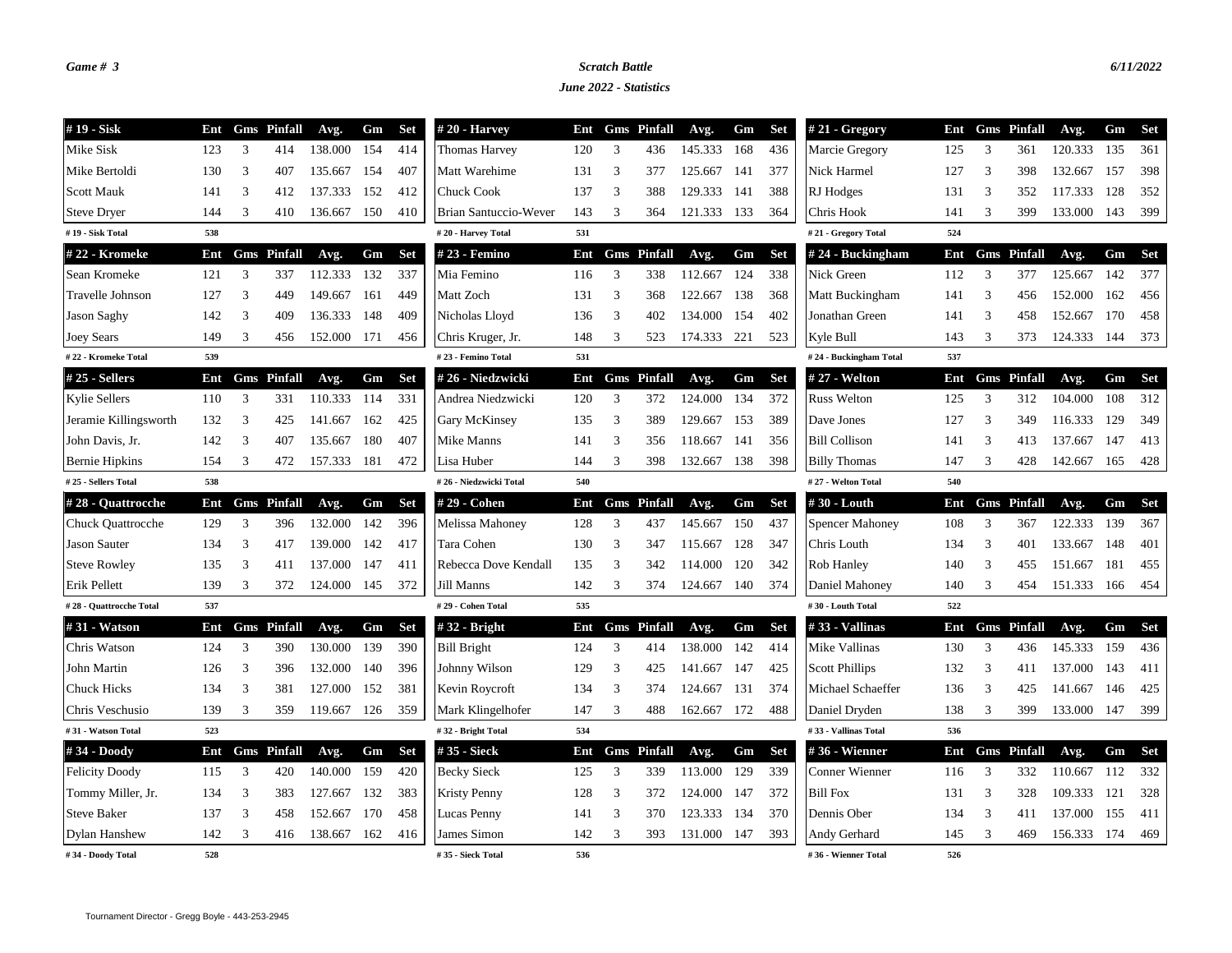### *June 2022 - Game 3 Results Scratch Battle*

| $#1$ - Smith             | Gm  | # 2 - Oliff                  | Gm  | $#3$ - Taylor          | Gm  | $#4$ - Sauter         | Gm  | $# 5$ - Wander       | Gm  | #6 - Stewart           | Gm  |
|--------------------------|-----|------------------------------|-----|------------------------|-----|-----------------------|-----|----------------------|-----|------------------------|-----|
| Stephanie Smith          | 147 | <b>Brian Oliff</b>           | 138 | Mike Barnes            | 142 | Janet Sauter          | 101 | Josh Bull            | 140 | Carrie Matheson        | 134 |
| John Wright              | 98  | John Beuchert                | 157 | <b>Bradley Taylor</b>  | 119 | <b>Steve Bull</b>     | 132 | Dave Wander          | 132 | <b>Justin Stewart</b>  | 112 |
| Kenny Mittelstetter, III | 145 | Kevin Gibson                 | 154 | <b>Brian Banzhoff</b>  | 129 | Kevin Burke           | 177 | <b>Greg Burdick</b>  | 149 | Matt Anastasi          | 157 |
| Pixie Brown              | 116 | Dani McClay                  | 126 | Jeremy Wood            | 140 | Larry Lipka           | 193 | Scott Wolgamuth      | 139 | <b>Chuck Paris</b>     | 126 |
| <b>Total</b>             | 506 | <b>Total</b>                 | 575 | <b>Total</b>           | 530 | <b>Total</b>          | 603 | Total                | 560 | <b>Total</b>           | 529 |
| #7 - Gray                | Gm  | #8 - Custer                  | Gm  | $# 9$ - Kapper         | Gm  | $#10$ - Turner        | Gm  | $#11$ - Copper       | Gm  | #12 - Blake            | Gm  |
| <b>Chasity Gray</b>      | 128 | <b>Trevor Custer</b>         | 134 | Jeff Kapper            | 126 | Logan Turner          | 132 | Mike Copper          | 148 | <b>Marty Barnes</b>    | 120 |
| <b>Bobby Stockman</b>    | 181 | Zander Beddow                | 121 | Patrick Sortino        | 142 | <b>Steve Holtzner</b> | 151 | Joe Elliott          | 139 | Isaac Blake            | 119 |
| Ray Keith                | 138 | Colton Gue                   | 145 | Rob Barry              | 166 | Wayne Lipka           | 150 | Rob Triplett, Jr.    | 155 | <b>Alex Barnes</b>     | 126 |
| <b>Richie Hipkins</b>    | 123 | Phil Dix                     | 154 | <b>Bob Subock</b>      | 148 | <b>Brian Vest</b>     | 92  | Mark Berends         | 131 | Don Dove               | 157 |
| Total                    | 570 | <b>Total</b>                 | 554 | <b>Total</b>           | 582 | <b>Total</b>          | 525 | Total                | 573 | <b>Total</b>           | 522 |
| #13 - Bontempo           | Gm  | #14 - Schline                | Gm  | #15 - Boyle            | Gm  | #16 - Moseley         | Gm  | $#17$ - Lange        | Gm  | #18 - Winepol          | Gm  |
| Scott Bontempo           | 155 | Abbey Schline                | 149 | Gregg Boyle            | 126 | <b>Tom Moseley</b>    | 101 | Donovan Lange        | 150 | Jonathon Winepol       | 130 |
| <b>Billy Koontz</b>      | 93  | <b>Britney Burke</b>         | 116 | Mark Schwabline        | 141 | <b>Jason Arnett</b>   | 129 | Erik Pistorio        | 116 | <b>Walt Brooks</b>     | 142 |
| Rob Yowell               | 123 | Winnie Shriver, Jr.          | 137 | <b>Barry Schriefer</b> | 147 | <b>Scott Mills</b>    | 108 | John Biederman       | 147 | Colby DeAntoniis       | 159 |
| John Huber               | 143 | Greg Schriefer               | 172 | <b>Tim Bosley</b>      | 113 | Joe Ruthvin           | 136 | Matt Kruger          | 160 | John DeAntoniis        | 162 |
| <b>Total</b>             | 514 | <b>Total</b>                 | 574 | <b>Total</b>           | 527 | <b>Total</b>          | 474 | Total                | 573 | <b>Total</b>           | 593 |
| #19 - Sisk               | Gm  | $#20 - Harvey$               | Gm  | # $21 - Gregory$       | Gm  | #22 - Kromeke         | Gm  | # 23 - Femino        | Gm  | #24 - Buckingham       | Gm  |
| Mike Sisk                | 154 | <b>Thomas Harvey</b>         | 168 | Marcie Gregory         | 117 | Sean Kromeke          | 111 | Mia Femino           | 124 | Nick Green             | 104 |
| Mike Bertoldi            | 132 | Matt Warehime                | 141 | Nick Harmel            | 135 | Travelle Johnson      | 149 | Matt Zoch            | 123 | Matt Buckingham        | 152 |
| <b>Scott Mauk</b>        | 141 | <b>Chuck Cook</b>            | 141 | RJ Hodges              | 122 | <b>Jason Saghy</b>    | 142 | Nicholas Lloyd       | 154 | Jonathan Green         | 138 |
| <b>Steve Dryer</b>       | 150 | <b>Brian Santuccio-Wever</b> | 133 | Chris Hook             | 143 | <b>Joey Sears</b>     | 147 | Chris Kruger, Jr.    | 221 | Kyle Bull              | 144 |
| <b>Total</b>             | 577 | <b>Total</b>                 | 583 | <b>Total</b>           | 517 | <b>Total</b>          | 549 | Total                | 622 | <b>Total</b>           | 538 |
| #25 - Sellers            | Gm  | #26 - Niedzwicki             | Gm  | # 27 - Welton          | Gm  | #28 - Quattrocche     | Gm  | #29 - Cohen          | Gm  | #30 - Louth            | Gm  |
| <b>Kylie Sellers</b>     | 114 | Andrea Niedzwicki            | 134 | <b>Russ Welton</b>     | 108 | Chuck Quattrocche     | 127 | Melissa Mahoney      | 149 | <b>Spencer Mahoney</b> | 101 |
| Jeramie Killingsworth    | 162 | Gary McKinsey                | 129 | Dave Jones             | 129 | <b>Jason Sauter</b>   | 142 | Tara Cohen           | 128 | Chris Louth            | 148 |
| John Davis, Jr.          | 114 | Mike Manns                   | 102 | <b>Bill Collison</b>   | 147 | <b>Steve Rowley</b>   | 139 | Rebecca Dove Kendall | 110 | Rob Hanley             | 140 |
| <b>Bernie Hipkins</b>    | 145 | Lisa Huber                   | 138 | <b>Billy Thomas</b>    | 110 | Erik Pellett          | 145 | Jill Manns           | 140 | Daniel Mahoney         | 127 |
| <b>Total</b>             | 535 | <b>Total</b>                 | 503 | <b>Total</b>           | 494 | <b>Total</b>          | 553 | Total                | 527 | <b>Total</b>           | 516 |
| #31 - Watson             | Gm  | #32 - Bright                 | Gm  | #33 - Vallinas         | Gm  | #34 - Doody           | Gm  | #35 - Sieck          | Gm  | #36 - Wienner          | Gm  |
| Chris Watson             | 133 | <b>Bill Bright</b>           | 142 | Mike Vallinas          | 159 | <b>Felicity Doody</b> | 114 | <b>Becky Sieck</b>   | 129 | Conner Wienner         | 112 |
|                          |     |                              |     |                        | 136 | Tommy Miller, Jr.     | 132 | <b>Kristy Penny</b>  | 147 | <b>Bill Fox</b>        | 103 |
| <b>John Martin</b>       | 140 | Johnny Wilson                | 133 | <b>Scott Phillips</b>  |     |                       |     |                      |     |                        |     |
| <b>Chuck Hicks</b>       | 152 | Kevin Roycroft               | 131 | Michael Schaeffer      | 146 | <b>Steve Baker</b>    | 138 | Lucas Penny          | 134 | Dennis Ober            | 155 |
| Chris Veschusio          | 108 | Mark Klingelhofer            | 149 | Daniel Dryden          | 147 | <b>Dylan Hanshew</b>  | 132 | James Simon          | 135 | Andy Gerhard           | 122 |